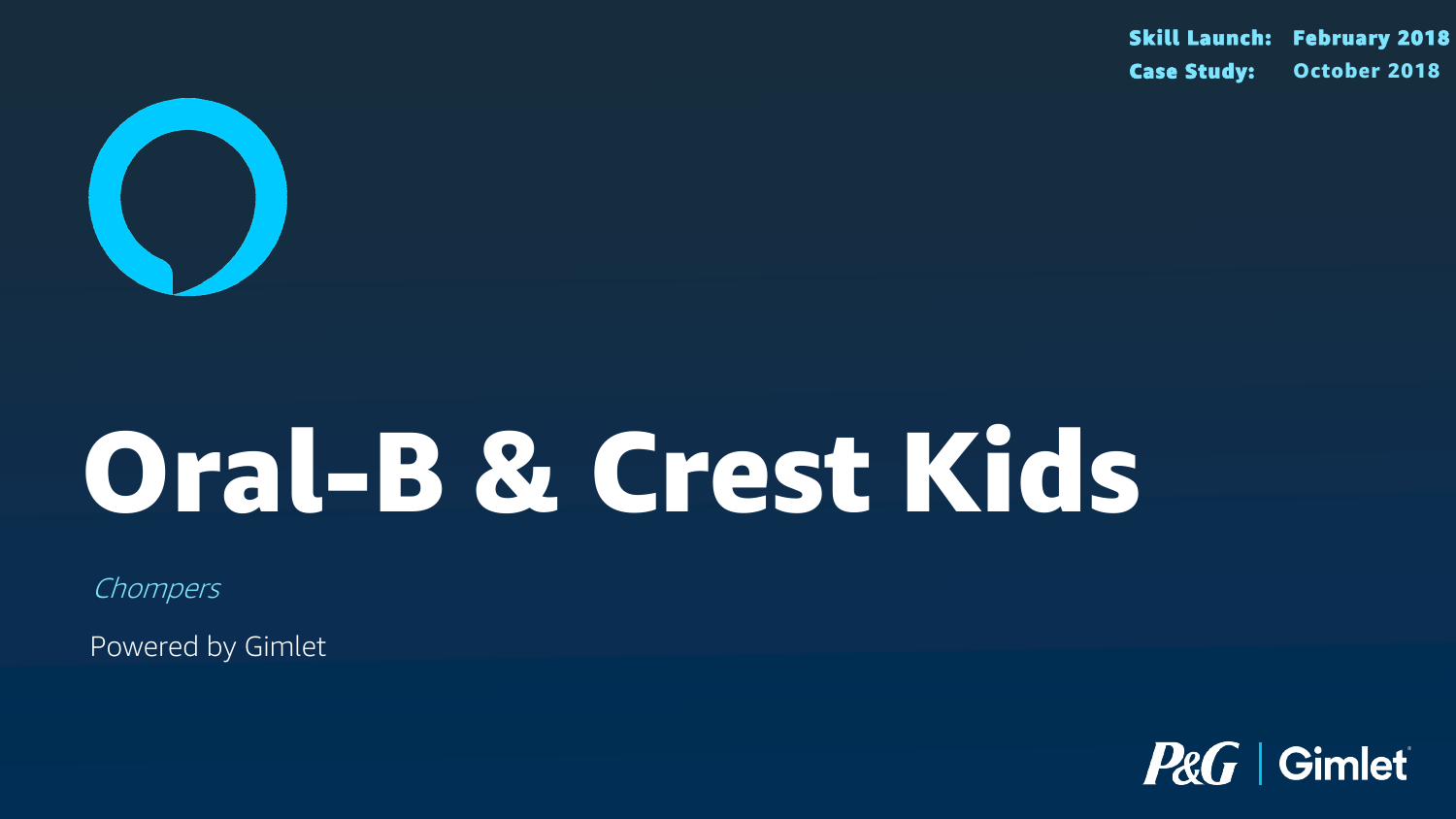#### Problem

Kids are easily distracted, and getting kids to brush their teeth can be more like pulling teeth. Only 47% of parents succeed in the morning, and 69% at night. Ignoring brushing has real consequences. Tooth decay has become the most common chronic disease among children. Oral-B and Crest Kids were looking to find a new way to get kids brushing again.

#### **Opportunity**

### Case Study – Chompers

Thinking through potential voice-first approaches to this challenge demanded playing devil's advocate. Would kids really engage with content without a screen? How many voice-enabled devices were there in bathrooms? Could a podcast-style format work for this audience?

Success would rest on finding the right concept and content, tapping into the growing reach of the medium and the rapid shifts in behavior its driving.

# ALEXA, START<br>CHOMPERS!

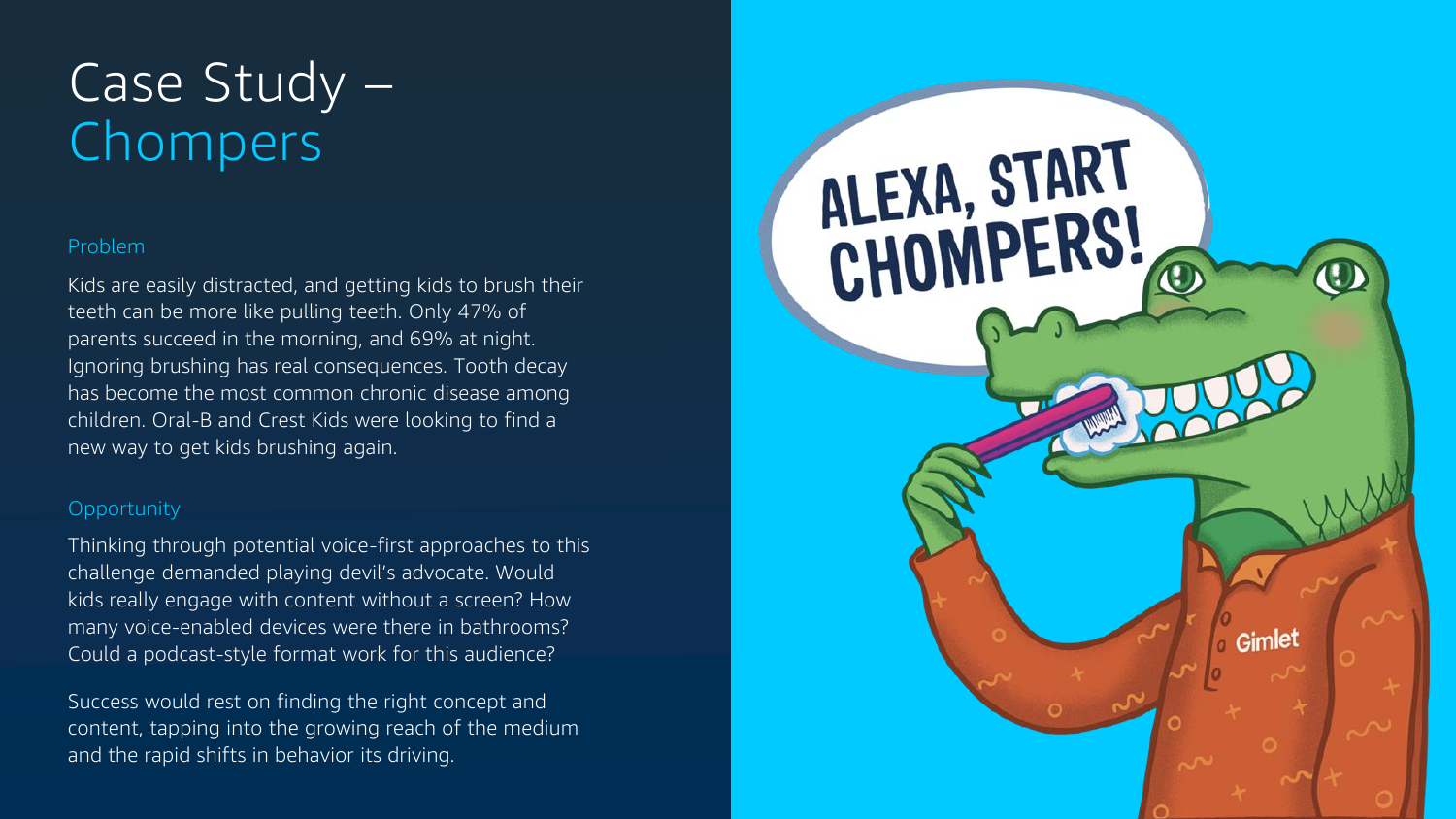#### Solution

### Case Study – Chompers

Chompers is a twice daily audio show that combines healthy brushing tips and curiosity-inspiring content that keeps kids engaged while they build better brushing habits. Each episode runs for at least two minutes, the exact time dentists recommend for healthy brushing. Stories, riddles and facts keep kids entertained so they brush more regularly, and tie together morning and evening occasions. For example: "Which of these animals has the most teeth? [Multiple choice] … We'll tell you tonight when you return for more Chompers!"

New content every morning and night drove a behavioral shift for Chompers listeners, boosting brushing rates by making brushing more enjoyable.

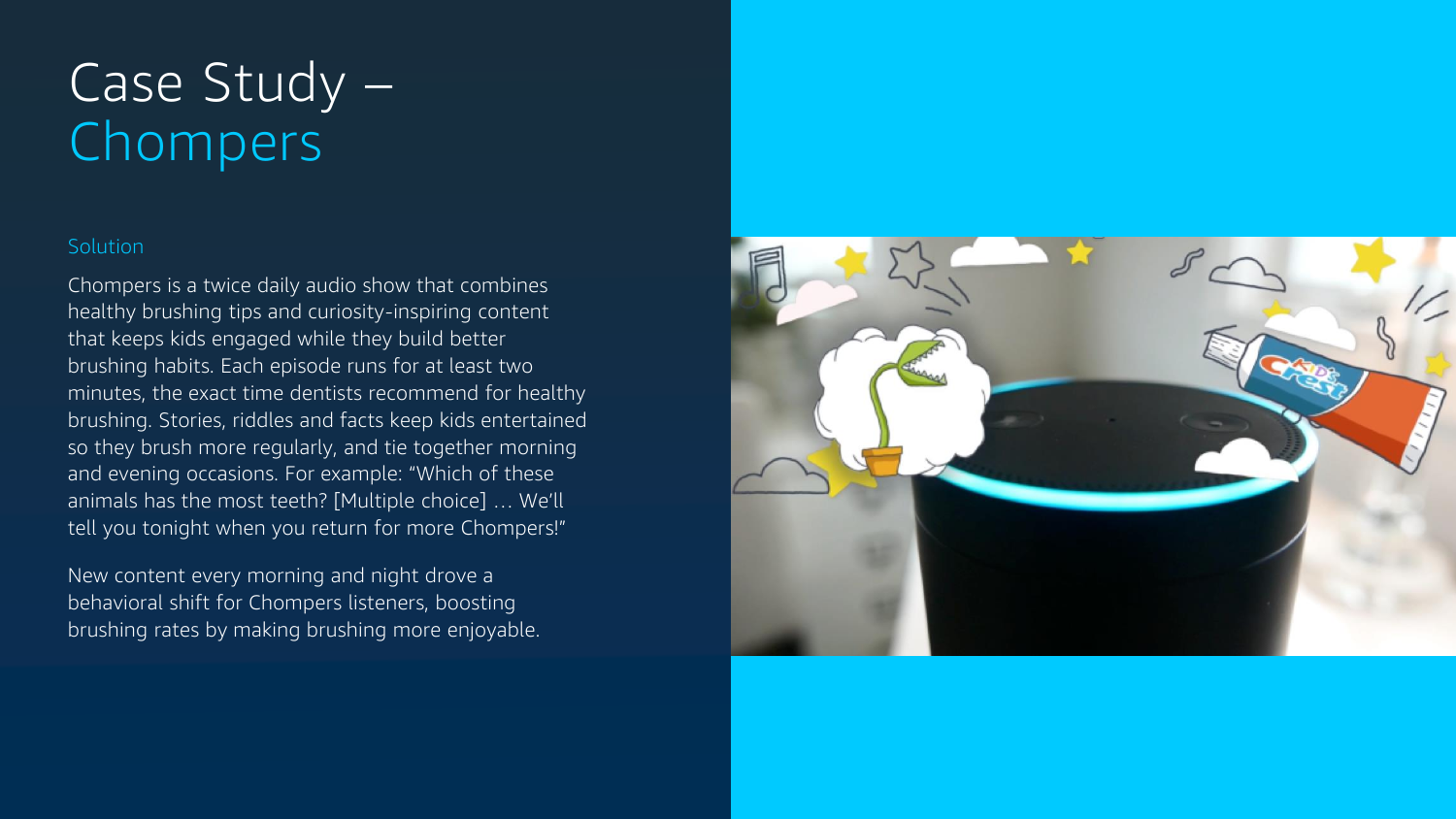#### Go-To-Market Approach

Gimlet Media leveraged the trust of their existing podcast audience to let parents know about this new solution (Chompers) to a daily problem.

The developer also sent out press kits to parent bloggers and pediatric dentist associations. The kits featured stickers, tooth paste and brushes, and a skinned Echo Dot.

### AUVV

#### **DIGITAL**

### How Gimlet Media Is Tweaking Its Podcast<br>Programming for Voice Assistants

Shorter is better when it comes to Amazon's Alexa

By Lauren Johnson | March 12, 2018

### THE WALL STREET JOURNAL.

### THE FUTURE OF EVERYTHING **Tooth-Brushing Tips and Less Screen** Time: The Rise of Children's Podcasts<br>Audio producers are hooking the next generation of listeners—and their

parents-with programs like 'Chompers,' a twice-daily, two-minute show that promotes dental hygiene



### Q

### Go-To-Market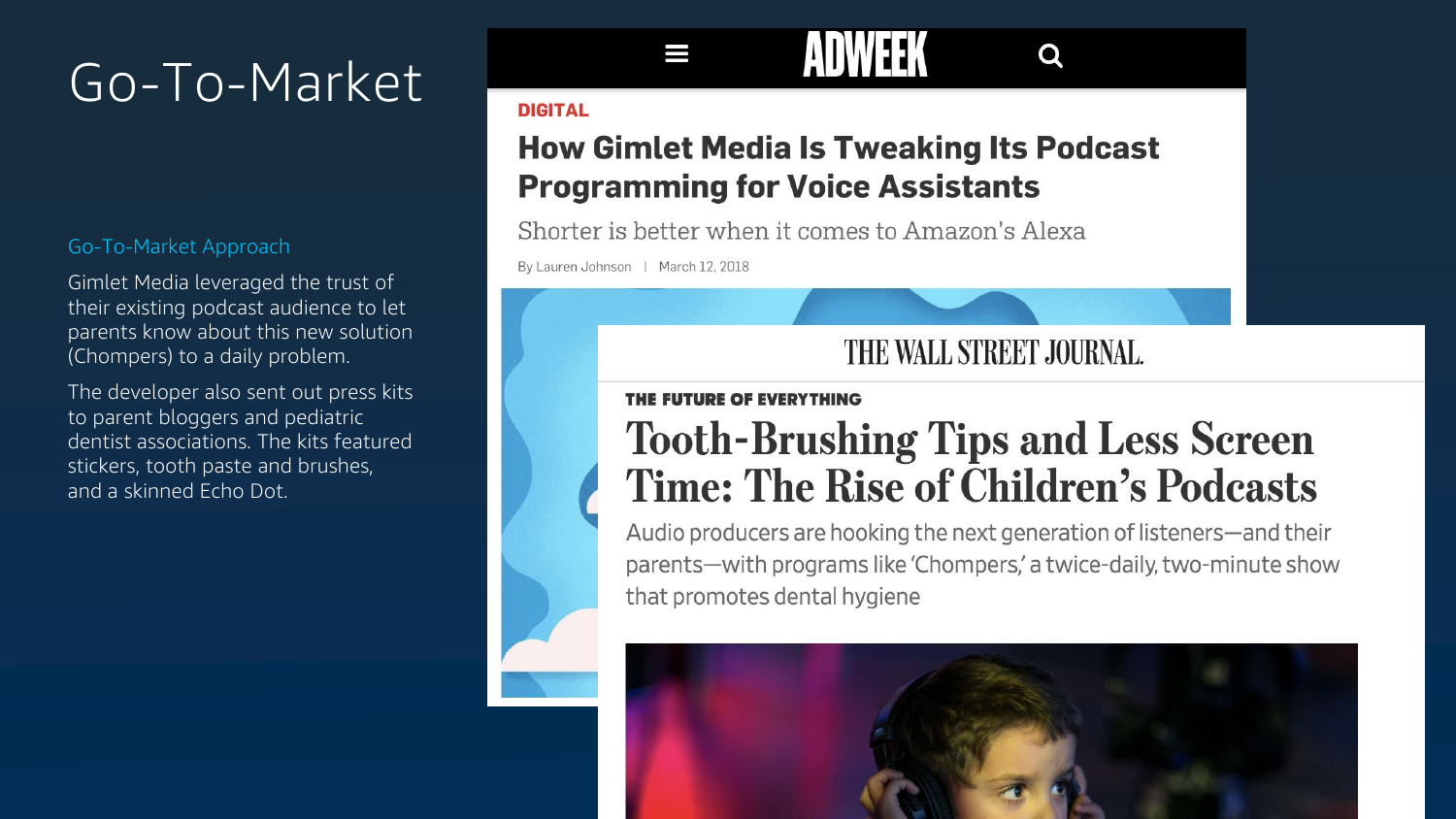### Case Study Video



Trouble viewing the video? Paste this link into your browser. https://youtu.be/qpOHYanIjUA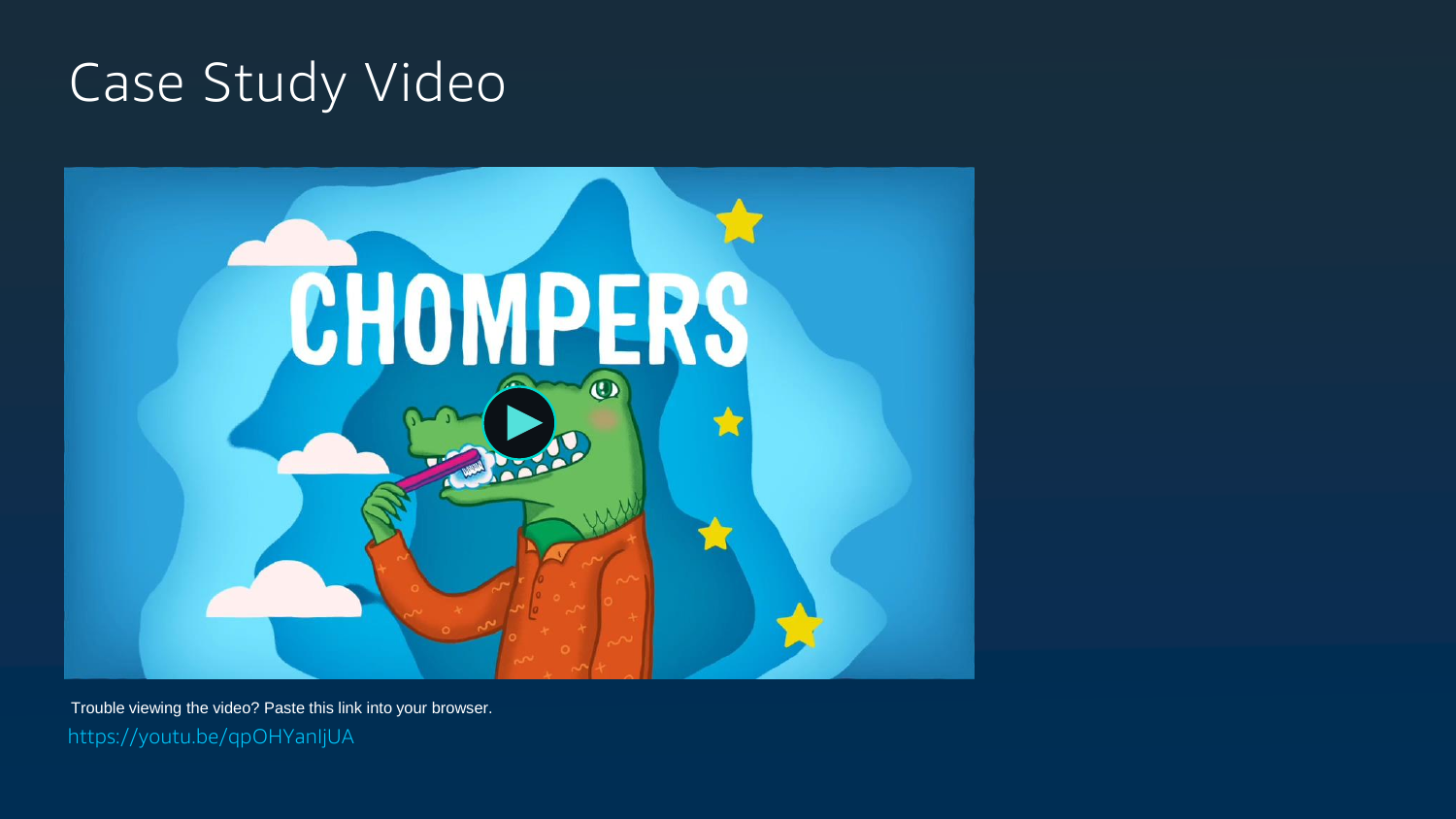### Results

Of parents said it was "very easy" to get their kids to brush after using Chompers, compared to 6% who said the same before

67% | 5X

**Source:** Gimlet pre and post study

Of parents reported their kids were brushing more after using Chompers

**Source:** Gimlet pre and post study

Retention rate compared to average Alexa Skills

**Source: Business Insider** 

### 97% | 67% | 5X | Winner

Cannes Bronze Lion for branded audio content

AdWeek's Media Plan of the Year "Best Use of Voice"

2018 Clio Health Bronze

**Source:** Cannes Lions, AdWeek, Clios